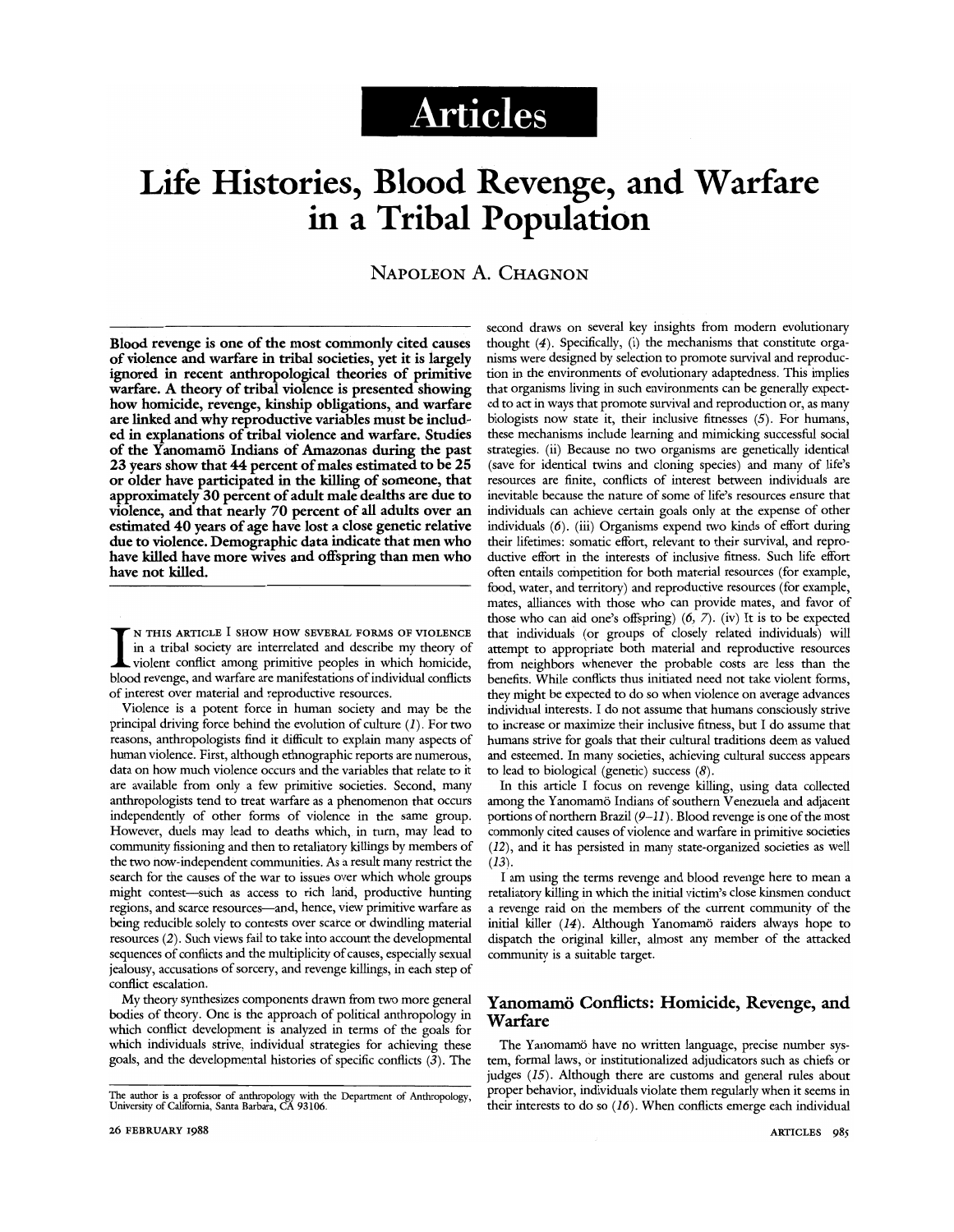**must rely on his own skills and coercive abilities and the support of his close kin. Most fights begin over sexual issues: infidelity and suspicion of infidelity, attempts to seduce another man's wife, sexual jealousy, forcible appropriation of women from visiting groups, failure to give a promised girl in marriage, and (rarely) rape (9, 10,**   $17$ 

Yanomamö conflicts constitute a graded sequence of increasing **seriousness and potential lethality: shouting matches, chest pounding duels, side slapping duels, club fights, fights with axes and machetes, and shooting with bows and arrows with the intent to kill (10). In all but the last case, fights are not intended to and generally do not lead to mortalities. Nevertheless, many fights lead to killings both within and between villages. If killing occurs within the village, the village fissions and the principals of the two new groups then begin raiding each other (17, 18). The most common explanation given for raids (warfare) is revenge (no yuwo) for a previous killing, and the most common explanation for the initial cause of the**  fighting is "women" (suwä tä nowä ha) (9, 10, 17, 19).

**At first glance, raids motivated by revenge seem counterproductive. Raiders may inflict deaths on their enemies, but by so doing make themselves and kin prime targets for retaliation. But ethnographic evidence suggests that revenge has an underlying rationality: swift retaliation in kind serves as a deterrent over the long run. War motivated by revenge seems to be a tit-for-tat strategy (20) in which the participants' score might best be measured in terms of minimizing losses rather than in terms of maximizing gains.** 

**If gain (benefit) is associated with revenge killing in the primitive world, what is gained and precisely who gains? Casting these questions into evolutionary terms, where gain (benefit) is discussed in terms of individual differences in inclusive fitness, might shed new light on the problem. Losing a close genetic relative (for example, a parent, sibling, or child) potentially constitutes a significant loss to one's inclusive fitness. Anything that counterbalances these losses would be advantageous. Yanomamo data suggest two possibilities. First, kinship groups that retaliate swiftly and demonstrate their resolve to avenge deaths acquire reputations for ferocity that deter the violent designs of their neighbors. The Yanomamo explain that a group with a reputation for swift retaliation is attacked less frequently and thus suffers a lower rate of mortality. They also note that other forms of predation, such as the abduction of women, are thwarted by adopting an aggressive stance. Aggressive groups coerce nubile females from less aggressive groups whenever the opportunity arises. Many appear to calculate the costs and benefits of forcibly appropriating or coercing females from groups that are perceived to be weak (10, 17). Second, men who demonstrate their willingness to act violently and to exact revenge for the deaths of kin may have higher marital and reproductive success.** 

#### **The Yanomamö Population**

The Yanomamö number some 15,000 individuals and are subdi**vided into approximately 200 politically independent communities. During the past 23 years I have visited 60 villages on 13 field trips and have spent 50 months living among the Yanomamo. Warfare has recently diminished in most regions due to the increasing influence of missionaries and government agents and is almost nonexistent in some villages. Here I summarize the roles that killing and revenge play in the lives of the members some dozen villages in one area of the tribe who were actively engaged in warfare during the course of my continuing field research (21). The current descendants of these communities (and their immediate historical antecedents) were studied more intensely than others between 1964 and 1987 (9). The population was distributed among 12 villages** 

Fig. 1. Number of vic<sup>100</sup> **tims for which living**  killers *unokaied*. Sixty <u>&</u> **percent (83 of 137) of 80 Yanomamo unokais have**  participated in only one <br>**killing**; one man partici-  $\frac{18}{5}$ <sup>60</sup> participated in only one<br>
killing; one man partici-<br>
pated in 16 different kill**ings. 40** 



**and numbered 1394 as of April 1987. Approximately 30% of deaths among adult males in this region of the Yanomamd tribe is due to violence (9, 22). This level of warfare mortality among adult males is similar to rates from the few other anthropological studies that report such data. Warfare mortality among adult males is reported as 25% for the Mae Enga, 19.5% for the Huh, and 28.5% for the Dugum Dani, all of Highland New Guinea (23, 24).** 

#### **Life Histories, Killers, Kinship, and Revenge Motives**

**In order to understand why avenging the death of a kinsman is such a commonly reported cause of warfare in primitive societies, one needs to document the vital events in the lifetimes of all or most individuals, recording marriages, abductions, genealogical connections, births, deaths, and causes of death (9). These data must then be put into the historical context of specific wars whose origins and development are described by multiple informants. Finally, native views, explanations, and attitudes have to be taken into consideration, particularly on topics such as vengeance, legitimacy of violent actions in particular circumstances, and societal rules and values regarding principles of justice.** 

**The Yanomam6 are frank about vengeance as a legitimate motive for killing. Their very notion of bereavement implies violence: they describe the feelings of the bereaved as hushuwo, a word that can be translated as "anger verging on violence." It is dangerous to provoke a grieving person no matter what the cause of death of the lost kin. It is common to hear statements such as, "If my sick mother dies, I will kill some people."** 

**Vengeance motivation persists for many years. In January 1965, for example, the headman of one of the smaller villages (about 75 people) was killed by raiders in retaliation for an earlier killing. His ashes were carefully stored in several tiny gourds, small quantities being consumed by the women of the village on the eve of each revenge raid against the village that killed him. According to the Yanomamd, women alone drink the ashes of the slain to make raiders hushuwo and fill them with resolve (25). In 1975, 10 years after his death, several gourds of his ashes remained, and the villagers were still raiding the group that killed him, who by then lived nearly 4 days' walk away.** 

**This case is telling in another way as well. When the headman was killed, his death so demoralized the group that for about a year its members refused to conduct revenge raids, thereby acquiring the**  reputation of cowardice. They sought refuge and protection among **several neighboring groups whose men grew bolder in direct proportion to the visitors' cowardice. These neighbors openly seduced the visitors' women and appropriated a number of them by**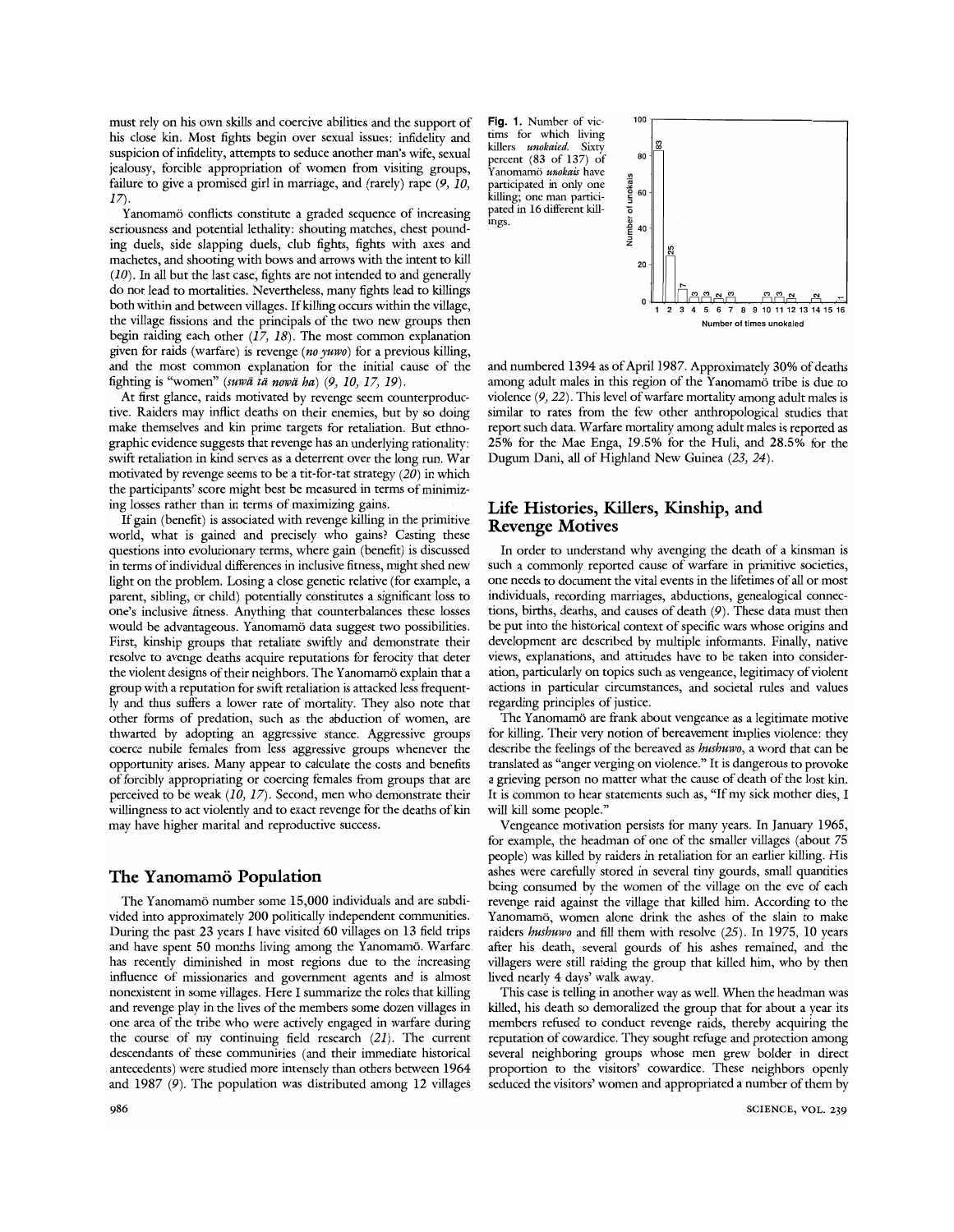**force, predicting, correctly, that the visiting men would not retaliate. The group later regained its dignity and independence after embarking on an ambitious schedule of revenge raids (10).** 

**Revenge is also sought for the deaths of individuals who are alleged to have died as a consequence of harmful magic practiced by shamans in enemy villages. As is widely found in other primitive societies, an astonishingly large fraction of deaths are considered to have been the result of human malevolence: sorcery in the form of stealing souls, blowing lethal charms, stealing someone's footprint, or directing one's personal spirit associates (hekura) to cause a snake to bite someone fatally or a tree to fall on him. Few deaths are considered to be natural. Infant mortality is high and invariably attributed to enemy shamans. Long, bitter wars can be initiated when a visitor from a suspected village is killed by the bereaved of the dead infant (10). None of the deaths attributed to magic are considered in this article as violent deaths caused by human malevolence.** 

**Unokais: Those who have killed. When a Yanomamo man kills he must perform a ritual purification called unokaimou, one purpose of which is to avert any supernatural harm that might be inflicted on him by the soul of his victim, a belief similar to that found among the headhunting Jivaro of Peru (26). Men who have performed the unokaimou ceremony are referred to as unokai, and it is widely known within the village and in most neighboring villages who the unokais are and who their victims were. Recruitment to the unokai status is on a self-selective basis, although boys are encouraged to be**  valiant and are rewarded for showing aggressive tendencies (10).

**Most victims are males killed during revenge raids against enemy groups, but a number of killings were within the groups (9, 22, 27). Most of the latter have to do with sexual jealousy, an extremely common cause of violence among the Yanomamo, other tribal groups, and our own population (28).** 

**Raiding parties usually include 10 to 20 men, but not all men go on all raids and some men never go on raids. An enemy village might be as far as 4 or 5 days' march away. Many raiding parties turn back before reaching their destination, either because someone has a dream that portends disaster, or because the enemy group is not where it was believed to be. In all but the most determined raiding** 

**Table 1. Measures of kinship relatedness among members of 12 villages studied.** 

| Vil-<br>lage | Popu-<br>lation<br>(1987) | $Fg(ALL)*$ | $Fg(CON)$ <sup>+</sup> | Ouartile# |                |      |      |
|--------------|---------------------------|------------|------------------------|-----------|----------------|------|------|
|              |                           |            |                        | ı         | $\overline{2}$ | 3    | 4    |
| 5            | 188                       | 0.057987   | 0.085104               | 0.04      | 0.09           | 0.05 | 0.81 |
| 6            | 121                       | 0.063239   | 0.084429               | 0.03      | 0.13           | 0.07 | 0.77 |
| 7            | 105                       | 0.089063   | 0.116243               | 0.03      | 0.15           | 0.00 | 0.82 |
| 50           | 63                        | 0.084405   | 0.139225               | 0.13      | 0.02           | 0.11 | 0.75 |
| 51           | 164                       | 0.103778   | 0.109175               | 0.02      | 0.01           | 0.01 | 0.97 |
| 52           | 94                        | 0.080369   | 0.106137               | 0.03      | 0.05           | 0.02 | 0.89 |
| 53           | 136                       | 0.063444   | 0.102216               | 0.10      | 0.04           | 0.01 | 0.85 |
| 54           | 109                       | 0.078648   | 0.123159               | 0.11      | 0.00           | 0.10 | 0.79 |
| 84           | 66                        | 0.117921   | 0.128590               | 0.03      | 0.00           | 0.00 | 0.97 |
| 90           | 55                        | 0.111806   | 0.136574               | 0.02      | 0.04           | 0.25 | 0.69 |
| 92           | 188                       | 0.095861   | 0.110016               | 0.04      | 0.00           | 0.03 | 0.93 |
| 93           | 105                       | 0.080615   | 0.093202               | 0.04      | 0.00           | 0.09 | 0.88 |
| Average      |                           | 0.0860     | 0.1112                 | 0.05      | 0.04           | 0.06 | 0.84 |

\*Fg(ALL), average of each individual's average relatedness to all members of the village, including unrelated individuals  $(34)$ .  $+$ Fg(CON), average of each individual's average relatedness to just genetic kin in the vil **the village members; 4, fraction of the village members related in at least one way to 75% or more of the village members. The data in Tables 2 and 3 are not additive to arrive at the figures presented in this table for current village sizes.** 

**26 FEBRUARY 1988** 

**parties, a few men drop out for reasons such as being "sick" or "stepping on a thorn." Some of these dropouts privately admitted to me that they were simply frightened. Chronic dropouts acquire a**  reputation for cowardice (têhe) and often become the subject of **frequent insult and ridicule, and their wives become targets of increased sexual attention from other men.** 

**The number of victims per raid is usually small-one or two individuals-but occasionally a "massacre" takes place resulting in the deaths of ten or more people (6, 29). On the eve of a raid the**  warriors make an effigy (no owa) of the person they most want to **kill; but in fact, they usually kill the first man they encounter. When a raiding party strikes, usually at dawn, as many raiders as possible (but almost never all members of the raiding party) shoot the victim or victims from ambush with their arrows and hastily retreat, hoping to put as much distance as possible between themselves and the enemy before the victim is discovered. Everyone who has shot an arrow into the victim must undergo the unokaimou ceremony on reaching home. Most victims are shot by just one or two raiders, but one victim was shot by 15 members of the raiding party.** 

**The number of (living) unokais in the current population is 137, 132 of whom are estimated to be 25 or older, and represent 44% of the men age 25 or older (15). A retrospective perusal of the data indicates that this has generally been the case in those villages whose unokais have not killed someone during the past 5 years. I have recorded 282 violent deaths during 23 years of studies of villages in the region under consideration (21), deaths that occurred sometime during the past 50 to 60 years (15). These include victims who were residents of villages in this area or victims from immediately adjacent areas killed by residents or now-deceased former residents of the groups considered here. Of these 282 violent deaths, the number of victims of living unokais is 153. These victims were killed during approximately the past 35 years (9). All the unokais come from the villages under discussion, but not all of the victims do; some are from villages in adjacent areas beyond the focus of my field studies.** 

**Individual capacities of unokais. Most killers have unokaied once. Some, however, have a deserved reputation for being waiteri (fierce) and have participated in many killings (Fig. 1). One man has unokaied 16 times. The village from which he comes is considered to be, by its neighbors, a particularly waiteri group: 8 of the 11 men who have unokaied ten or more times come from this one village. In this village, 97% of the 164 members are related in at least one way to 75% or more of the other residents of the village (Table 1). The "village" in this case is almost synonymous with "kinship group."** 

Unit of analysis: Village or kin group? It is customary for anthropol**ogists to use the community as the natural unit of analysis in their studies of primitive warfare because war, by most definitions, is lethal conflict between members of politically distinct groups. The Yanomam6 village, however, is a transient community whose membership changes by migration, emigration, and fissioning (10). As a result, unokais who now live in different villages, and may be mortal enemies, may once have been residents of the same village and collaborators in raids. It cannot be assumed that their violent activities can be understood as actions taken on behalf of a village since any given unokai is likely, at some point in time, to be attacking members of a village among whom he once lived. It is more accurate to view Yanomam6 revenge raids as actions promoted by prominent men to benefit themselves or close kin and to view the village as a set of kin groups that form around individual leaders, each with selfish interests.** 

**In order to understand why blood revenge is such a powerful motive among the Yanomamo and other tribal groups organized by kinship, one must first understand how complex and pervasive kinship relationships are in such communities and that the major fount of the individual's political status, economic support, marriage**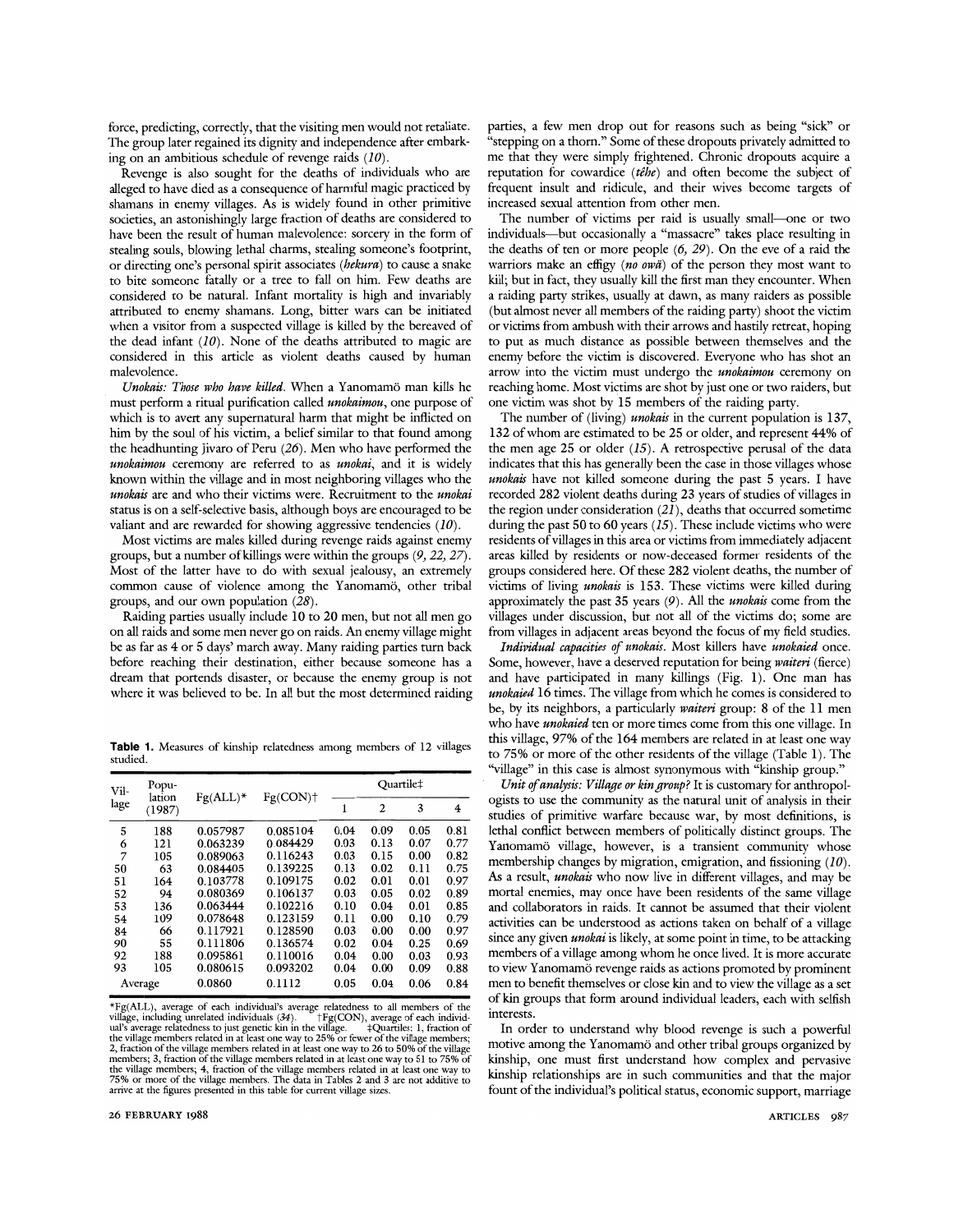**possibilities, and protection from aggressors derives from kinsmen. One of the most important functions of kin groups is to pool resources and reallocate them to needy members. In the context of threats or coercion by others or of potentially violent encounters, group members cooperate for mutual protection and use their collective skills and abilities to this end, including the capacities of group members to act violently if necessary (30).** 

**All Yanomam6 villages have several (unnamed) patrilineal descent groups: males and females of all ages who are related to each other through the male line of descent. Members of these groups must find their spouses in some other patrilineal descent group, preferably within the village. Reciprocal marriage exchanges between such groups over several generations mean that the members of any one descent group have close relatives in other descent groups.** 

**Each descent group has one or more patas ("big ones") who are the political leaders of that group (10). The leader of the largest descent group is invariably the headman of the village, but if the village has two descent groups of approximately equal size it will have two (or more) leaders who, because of past marriages between their groups, are often first (cross) cousins and married to each other's sisters. Political leaders, therefore, usually have, on average, many more kinsmen in the village than do other men of comparable age.** 

**Headmen are usually polygynous, and over a lifetime a successful man may have had up to a dozen or more different wives, but rarely** 



**Fig. 2. Age structure and percentage of individuals losing close genetic kin in each 10-year age category. Age categories: 1, birth to 10 years; 2, 11 to 20 years; 3, 21 to 30 years; 4, 31 to 40 years; 5, 41 to 50 years; and 6, 51+ years. Hachured bars represent the percentage of the 1987 living population (males and female) in each age category. Open bars represent the percentage of individuals (male and female) in each age category who had lost a parent, sibling or half-sibling, or child. Approximately 34% of the population falls in age category 1; approximately 6% of these individuals had lost a close kin due to violence. Since individuals in this age category are children, the kinsmen they lost are primarily parents and elder siblings. Two-thirds of the individuals age 40 or older (age categories 5 and 6) have lost one or more close kin due to violence.** 

**more than six wives simultaneously. One result is that some men have many children. In the sample considered here, one man (now deceased) had 43 children by 11 wives. Needless to say, nuclear and extended families cannot only become very large but their respective members, because of repetitive intermarriage, are related to each other in many ways.** 

**The village, then, is composed of large kin groups: people who are related to members of their own lineal descent group through male links and related to members of other lineal descent groups through consanguineal marriages and matrilateral ties. If someone in the village is killed, the probability is very high that he or she will have many bereaved close kin, including the village leader or leaders who have more kin than others; the leaders are the very individuals who decide whether killings are revenged. All headmen in this study are unokai. If, as Clauzewitz suggested, (modern) warfare is the conduct of politics by other means (31), in the tribal world warfare is ipso facto the extension of kinship obligations by violence because the political system is organized by kinship.** 

**With the passing of time and generations, adult male members in each village become more remotely related to each other. Their fathers may have been brothers and first cousins, but they themselves are divided into sets of brothers and sets of second parallel cousins or second cross cousins. The sons of these men, in turn, will be even more remotely related, third cousins. Fission produces two new villages in which the coefficients of relatedness among members is higher in the two new groups than what it was when both were members of the same, larger, village (9, 16, 32).** 

**Not all individuals are able to remain with the closest of kin at fission, usually because they are married to a person whose kin group elects to leave, and they have to go along or dissolve their marriages. A war between their new group and the old one puts such individuals in an ambiguous position. Such men often refuse to participate in raids against the group whence they fissioned, pointing out. that they wish their close kin no harm. No stigma is associated with this, nor is such a man considered a legitimate target of vengeance by members of his current residential group. If one of his close kin in the original group is killed on a revenge raid by members of his current residential group a man may be moved by grief to the point of deserting his wife and rejoining his original group with the intent to retaliate. Or, he might remain in his current group, filled with smouldering resentment and a concealed hatred of those co-residents who participated in the killing of his kinsman. In the next village club fight, he would most likely support those who are contending with his kinsman's killers. This underscores the**  difficulty of interpreting Yanomamö warfare as a phenomenon that **pits all the members of one political community against all the members of a different political community and makes clear why the village is not the most useful unit with which to analyze warfare in many tribes.** 

#### **Kinship Relatedness and Loss of Kin by Violence**

**Number of relatives. Few published anthropological accounts give statistics on kinship relatedness among all individuals in tribally organized communities, which may in part explain the anthropological tendency to ignore blood revenge as a cause of warfare in tribal world (2). Table 1 provides statistics on relatedness among members of each of the villages. A person is considered to be related to another if at least one genealogical connection between them exists. Most individuals, however, are related to their kin in multiple ways. In most villages well over 80% of the members are related to more than 75% of the village (see fourth quartile).**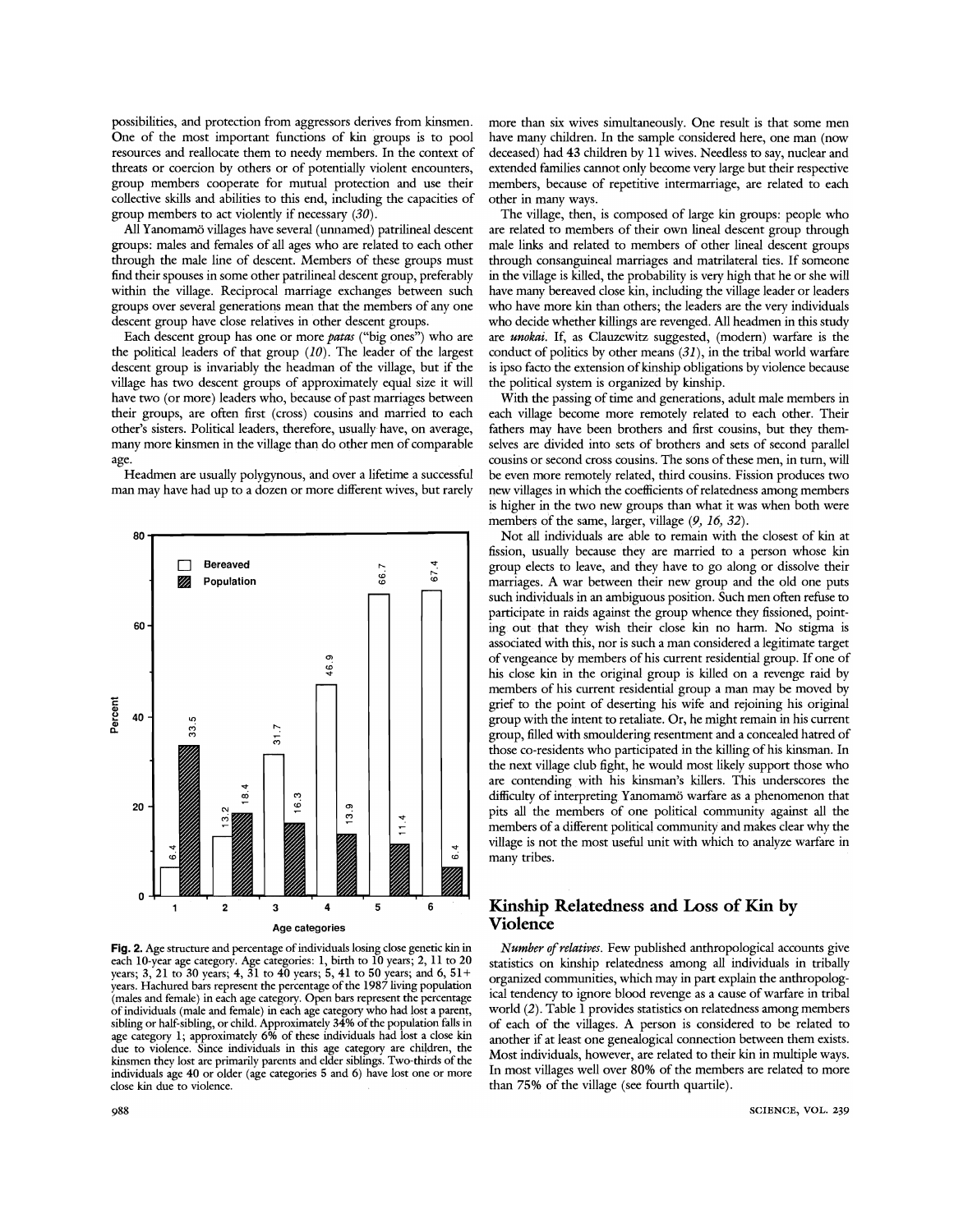**Table 2. Reproductive success of unokais and non-unokais as of 1987. In each age category there are individuals who have sired no children. However, 88% of the 137 unokais have reproduced compared to 49% of the 243 nonunokais. This table is not additive with the data in Table 3 to arrive at the village sizes given in Table 1. Some of the offspring listed here are dead. Living children whose fathers are dead or whose fathers live outside the villages in the study area are not included in this table; some older adult males have adult sons who are listed both as offspring and as either unokais or non-unokais.** 

|           | Unokais |                                  |                                      | Non-unokais |                                        |                                      |  |
|-----------|---------|----------------------------------|--------------------------------------|-------------|----------------------------------------|--------------------------------------|--|
| Ages      | n       | Num-<br>ber of<br>off-<br>spring | Average<br>number<br>of<br>offspring | n           | Num-<br>ber of<br>$\int_{0}$<br>spring | Average<br>number<br>of<br>offspring |  |
| $20 - 24$ | 5       | 5                                | 1.00                                 | 78          | 14                                     | 0.18                                 |  |
| $25 - 30$ | 14      | 22                               | 1.57                                 | 58          | 50                                     | 0.86                                 |  |
| $31 - 40$ | 43      | 122                              | 2.83                                 | 61          | 123                                    | 2.02                                 |  |
| >41       | 75      | 524                              | 6.99                                 | 46          | 193                                    | 4.19                                 |  |
| Total     | 137     | 673                              | 4.91                                 | 243         | 380                                    | 1.59                                 |  |

**Closeness of kinship relationship. Table 1 presents statistics on closeness of relationship among village members (33). These data show that in most villages, members are related to each other more closely than half-cousinship (relatedness to a half cousin is 0.0625), and, to just their actual genetic kin, approximately as first cousins (relatedness to a first cousin is 0.1250) (34).** 

**Kinship density and the will for revenge. The quantitative dimen**sions of kinship relatedness in Yanomamö communities can be **referred to as kinship density, which is a combination of the numbers of kin each individual has, how closely related the individual is to these kin, and the obligations and expectations that are associated with particular kinds of kinship relatedness.** 

**A kinship density factor appears to be involved in revenge raids. It**  is difficult for a small or heterogeneous Yanomamö group to put **together a raiding party. The risks are high and men are willing to take them in proportion to the amount of mutual support they receive from comrades and where unwillingness to do so is condemned and ridiculed. Lone raiders do not exist. The higher the kinship density in a local community, the greater is the likelihod that a large number of mutually supportive individuals will take such lifethreatening risks and that retaliation will occur if one of the members of the group is killed. Included is the support of the women, who alone consume the ashes of the slain in order to put the raiders in a state of frenzy and strengthen their resolve. The existence of a tradition of revenge killing promotes kinship density by encouraging individuals to remain with close kin when new communities are formed by fissioning. High levels of relatedness also makes it likely that almost every violent death will trigger revenge killing, for most of the members of the victim's community will be close genetic kin.** 

**Measuring levels of societal violence: Numbers and kinds of kinsmen lost by individuals. Anthropology has no generally accepted measure for describing and comparing levels of violence and warfare cross culturally. With few exceptions (23, 24), much, if not most, of our knowledge about tribal warfare is based on fragmentary reports by untrained observers or on information collected long after the tribes studied had been decimated by introduced diseases and their political sovereignty taken from them by colonial powers. If the data contain numbers, one never knows the universe from which the sample is taken.** 

**This presents a problem in interpreting Yanomamo violence and placing it into a comparative framework. Are the Yanomamo more or less violent than other tribesmen of the past or present? What should be measured or counted to compare levels of violence in** 

**different societies? I suspect that the amount of violence in Yanomamo culture would not be atypical if we had comparative measures of precontact violence in other similar tribes while still independent of colonial nation states (24).** 

**One potentially useffll measure of the amount or level of violence in tribal societies (or even modern nations) is the fraction of the population that has participated in the deliberate killing of one or more members of his own or some other community. Another useful measure might be the extent to which violence affects the lives of all (or a significant sample) of society's members in terms of the numbers and kinds of close kinsmen each person has lost through violence (24, 35). As individuals age, more and more of them lose a close genetic kin due to violence (Fig. 2). Nearly 70% of all individuals (males and females) age 40 or older have lost at least one close genetic kin due to violence, and most (57%) have lost two or more.** 

#### **Reproductive Success and Unokais**

**The deterrent effect of vengeance killing might not be the only**  factor driving and maintaining Yanomamö warfare. Men who are **killers may gain marital and reproductive benefits.** 

**A preliminary analysis of data on reproductive success among unokais and non-unokais of the same age categories indicates that the former are more successful (Table 2). The higher reproductive success of unokais is mainly due to their greater success in finding mates (Table 3), either by appropriating them forcibly from others, or by customary marriage alliance arrangements in which they seem to be more attractive as mates than non-unokais (36).** 

#### **Discussion**

**A number of problems are presented by these data. First, high reproductive success among unokais is probably caused by a number of factors, and it is not clear what portion might be due to their motivation to seek violent retribution when a kinsman is killed. I can only speculate about the mechanisms that link a high reproductive success with unokai status, but I can cast doubt on some logical possibilities. For example, it is known that high male reproductive**  success among the Yanomamö correlates with membership in large **descent groups (32). If unokais come disproportionately from these groups, that might explain the data: both could be caused by a third variable. But unokais do not come disproportionately from larger descent groups. The three largest patrilineal descent groups among the Yanomamo considered here include 49.4% of the population,** 

**Table 3. Marital success of unokais and non-unokais as of 1987. In each age category there are individuals who have no wives in 1987. However, 88% of the 137 unokais are married compared to 51% of the 243 non-unokais. The data in this table are not additive with the data in Table 2 to arrive at village sizes given in Table 1. Currently unmarried women are not included in this table.** 

|           | Unokais |                         |                               | Non-unokais |                         |                               |  |
|-----------|---------|-------------------------|-------------------------------|-------------|-------------------------|-------------------------------|--|
| Ages      | n       | Num-<br>ber of<br>wives | Average<br>number of<br>wives | n           | Num-<br>ber of<br>wives | Average<br>number of<br>wives |  |
| $20 - 24$ | 5       | 4                       | 0.80                          | 78          | 10                      | 0.13                          |  |
| $25 - 30$ | 14      | 13                      | 0.93                          | 58          | 31                      | 0.53                          |  |
| $31 - 40$ | 43      | 49                      | 1.14                          | 61          | 59                      | 0.97                          |  |
| >41       | 75      | 157                     | 2.09                          | 46          | 54                      | 1.17                          |  |
| Total     | 137     | 223                     | 1.63                          | 243         | 154                     | 0.63                          |  |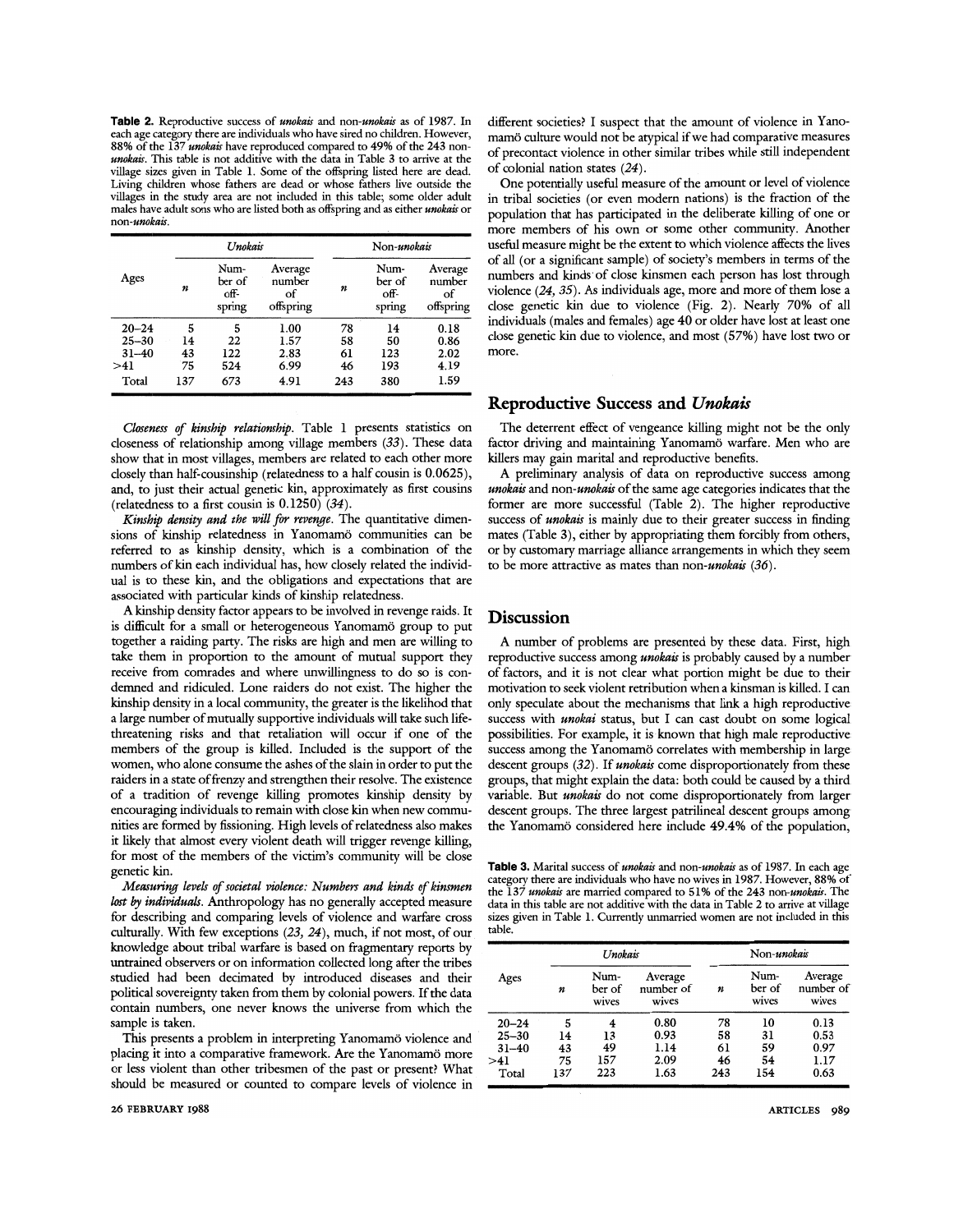**but only 48.9% of the unokais. The four largest descent groups include 55.9% of the population but only 55.5% of the unokais.** 

**Second, it is possible that many men strive to be unokais but die trying and that the apparent higher fertility of those who survive may be achieved at an extraordinarily high mortality rate. In other words, men who do not engage in violence might have a lower risk of mortality due to violence and produce more offspring on average than men who tried to be unokais. This explanation would be supported by data indicating that a disproportionate fraction of the victims of violence were unokais. The data do not appear to lend support to this possibility. Of 15 recent killings, four of the victims were females: there are no female unokais. Nine of the males were under 30 years of age, of whom four were under an estimated 25 years of age. Although I do not have the unokai histories of these individuals, their ages at death and the political histories of their respective villages at the time they were killed suggest that few, if any of them, were unokais. Also, recent wars in two other regions of the study area resulted in the deaths of approximately 15 additional individuals, many of whom were very young men who were unlikely to have been unokais.** 

**Third, additional variables not fully investigated might help account for the correlations in Tables 2 and 3. For example, there might be biometric attributes of unokais and non-unokais not readily apparent to the outside observer, such as differential skills at concealment, agility in moving through dense forest on raids, athletic ability, or other factors. Personal, long-term familiarity with all the adult males in this study does not encourage me to conclude at this point that they could easily be sorted into two distinct groups on the basis of obvious biometric characteristics, nor have detailed anthropometric studies of large numbers of Yanomamo males suggested this as a very likely possibility (37).** 

**Fourth, there is the issue of the deterrent effects of swift, lethal, retaliation and whether or not it can be measured. A logical assumption would be that if unokais deter the violence of enemies, they would lose fewer close kin than non-unokais. In actual fact, they lose about as many close kin due to violence as non-unokais do. Two factors complicate the measurement of the deterrent effect. One is that village membership changes chronically and fissioning redistributes individuals in such a way that unokais will have some close kin living in distant villages. An unokai in one village cannot, by this actions, have much effect on the safety of a close kinsman in another village. Another is the fact that if unokais deter the violent designs of others, all members of their kin group benefit, including the nonunokais and their dependents.** 

**The last problem suggests that the argument that cultural success leads to biological success (8) among the Yanomamo might be the most promising avenue of investigation to account for the high**  reproductive success of *unokais*. Indeed, the Yanomamö frequently say that some men are "valuable" (a nowä dodihiwä) and give, among **the several reasons, that they are unokai, avenge deaths, or are fierce (waiteri) on behalf of kin. In short, military achievements are valued and associated with high esteem, as they are in many other cultures, including our own (38). Until recently in human history, successful warriors were traditionally rewarded with public offices and political power which, in turn, was used for reproductive advantage (39). Among the Yanomam6, non-unokais might be willing to concede more reproductive opportunities to unokais in exchange for a life with fewer mortal risks and fewer reproductive advantages (40).** 

Some Yanomamö men are in general more responsible, ambi**tious, economically industrious, aggressive, concerned about the welfare of their kin, and willing to take risks. Becoming an unokai is simply one of a number of male characteristics valued by the**  Yanomamö and an integral component in a more general complex of **goals for which ambitious men strive. All the characteristics just**  **mentioned make some males more attractive as mates in arranged marriages and dispose some of them to take the risks involved in appropriating additional females by force. Both paths lead to higher reproductive success.** 

**Jacoby's (13) study of revenge in modern societies makes a compelling case that the desire for lex talionis is widespread, even in societies with law and formal judicial systems and that justice everywhere has an undeniable element of retribution. It is difficult for us to imagine the terror that might characterize our own social lives in the absence of laws prohibiting individuals from seeking lethal retribution when a close kinsman dies at the hands of another human, be it premeditated murder or the consequence of an irresponsible accidental act, such as a drunk driver causing the deaths of innocent people. A particularly acute insight into the power of law to thwart killing for revenge was provided to me by a young Yanomamo man in 1987. He had been taught Spanish by missionaries and sent to the territorial capital for training in practical nursing. There he discovered police and laws. He excitedly told me that he had visited the town's largest pata (the territorial governor) and urged him to make law and police available to his people so that they would not have to engage any longer in their wars of revenge and have to live in constant fear. Many of his close kinsmen had died violently and had, in turn, exacted lethal revenge; he worried about being a potential target of retaliations and made it known to all that he would have nothing to do with raiding (41).** 

#### **REFERENCES AND NOTES**

- **1. R. Alexander, Darwinism and Human Affairs (Univ. of Washington Press, Seattle, 1979); R. L. Carneiro, Science 169, 733 (1970).**
- **2. D. Gross, Am. Anthropol. 77, 526 (1975); M. Harris, in Warfare, Culture, and Environment, B. Ferguson, Ed. (Academic Press, Orlando, FL, 1979), pp. 111-**  140; \_\_\_\_\_\_, J. Anthropol. Res. 40, 183 (1984); in Brazil: Anthropological Perspec-<br>tives, Essays in Honor of Charles Wageley, M. Margolies and W. Carter, Eds.<br>(Columbia Univ. Press, New York, 1979), pp. 121–132; A. Johnso **The Evolution of Human Societies: From Foraging Group to Agrarian State (Stanford**  Univ. Press, Stanford, 1987); E. Ross, Curr. Anthropol. 19, 1 (1978); L. Sponsel, *Interciencia* 8, 204 (1983). For counter arguments, see: N. A. Chagnon, in Working Papers on South American Indians, R. Hames, Ed. (Bennington Colleg Bennington, 1980), vol. 2, pp. 111-130; \_\_\_\_\_ and R. B. Hames, Science **203**, <br>910 (1979); J. Lizot, *Man* 12, 496 (1977); B. Nietschmann, in Working Papers on **SouthAmerican Indians, R. Hames, Ed. (Bennington College, Bennington, 1980), vol. 2, pp. 131-137; R. Hames and W. Vickers, Eds. Adaptive Responses of Native Amazonians (Academic Press, New York, 1983). 3. F. Barth, "Models of social organization" (Occasional paper 23, Royal Anthropo-**
- logical Institute, London, 1966); \_\_\_\_\_*, Am. Anthropol. 6*9, 661 (1967); M.<br>Swartz, V. Turner, A. Tuden, Eds*. Political Anthropology* (Aldine, Chicago, 1966); **F. G. Bailey, Strategems and Spoils:A SocialAnthropology ofPolitics (Schocken Books, New York, 1969); R. Nicholas, in Political Systems and theDistribution ofPower, M. Banton, Ed. (Tavistock, London, 1965), pp. 21-61.**
- **4. R. Alexander, The Biology of Moral Systems (Aldine De Gruyter, New York, 1987); D. Barash, Sociobiology and Behavior (Elsevier, New York, 1977); N. A. Chagnon**  and W. Irons, Eds., Evolutionary Biology and Human Social Behavior: An Anthropo**logical Perspective (Duxbury, North Scituate, MA, 1979); M. Daly and M. Wilson, Sex, Evolution and Behavior (Willard Grant Press, Boston, ed. 2, 1983); R. Dawkins, The Selfish Gene (Oxford Univ. Press, Oxford, 1976); King's College Sociobiology Group, Eds. CurrentProblems in Sociobiology (Cambridge Univ. Press, Cambridge, 1982); C. Lumsden and E. Wilson, Promethean Fire: Reflections on the**  Origin of Mind (Harvard Univ. Press, Cambridge, MA, 1983); J. Maynard Smith,<br>*Nature (London) 2*0, 1145 (1964); P. Van Den Berghe, *Human Family Systems: An* Evolutionary View (Elsevier, New York, 1979); L. Tiger and R. Fox, Man 1, 75<br>(1966); R. Trivers, Q. Rev. Biol. 46, 35 (1971); G. Williams, Adaptation and<br>Natural Selection (Princeton Univ. Press, Princeton, 1966); E. Wilso The New Synthesis (Harvard Univ. Press, Cambridge, MA, 1975); On Human<br>Nature (Harvard Univ. Press, Cambridge, MA, 1978).<br>5. W. Hamilton, J. Theor. Biol. 7, 1 (1964); R. Alexander and G. Borgia, Annu. Rev.
- **Ecol. Syst. 9, 449 (1978).**
- **6. R. Alexander, Zygon 20, 3 (1985); N. A. Chagnon, in TheAnthropology of War, J. Haas, Ed. (Cambridge Univ. Press, Cambridge, in press).**
- 7. Darwin's second major work, *The Descent of Man, and Selection in Relation to Sex* (Murray, London, 1871) focused on "sexual" selection and those attributes of<br>(Murray, London, 1871) focused on "sexual" selection and th **competition. By distinguishing between competition for material resources and reproductive resources I wish to emphasize the importance of sexual competition as a cause of violence. See also B. Campbell, Ed., Sexual Selection and the Descent of Man, 1871-1971 (Aldine, Chicago, 1972).**
- 8. W. Irons, in Evolutionary Biology and Human Social Behavior: An Anthropological<br>Perspective, N. A. Chagnon and W. Irons, Eds. (Duxbury Press, North Scituate,<br>MA, 1979), pp. 257–272; M. B. Mulder, Amer. Anthropol. **89**,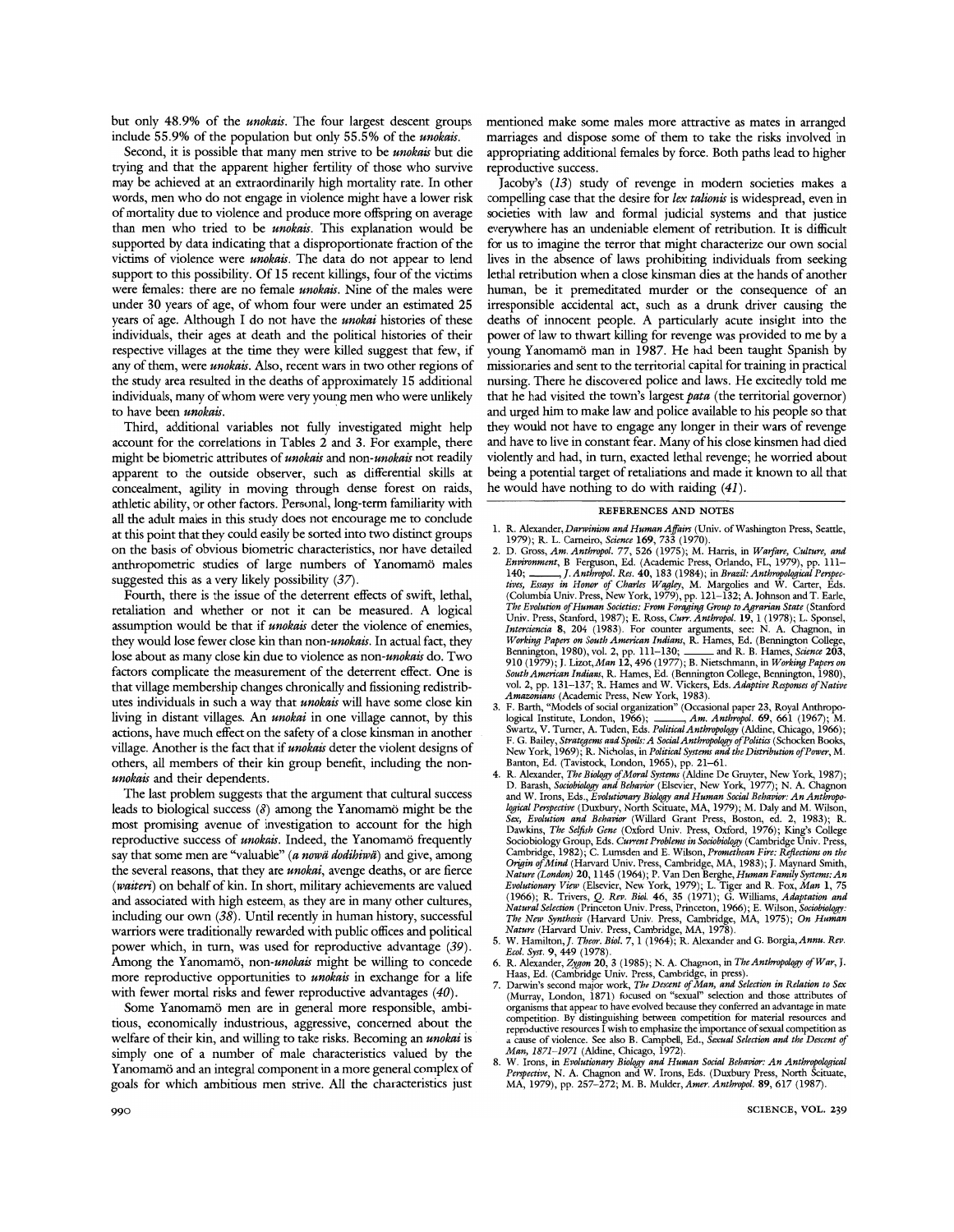**9. N. A. Chagnon, Studying the Yanomamd (Holt, Rinehart & Winston, New York, 1974).** 

10. **Tanomamo:** The Fierce People (Holt, Rinehart & Winston, New York, **1983).** 

- **11. J. Lizot, Tales of the Yanomami (Cambridge Univ. Press, Cambridge, 1985); Les Yanomami Centraux (Editions de L'Ecole des Hautes Etudes en Sciences Sociales, Paris, 1984).**
- 12. M. Davie, The Evolution of War: A Study of Its Role in Early Societies (Yale Univ. Press, New Haven, 1929); H. Turney-High, *Primitive War: Its Practice and Concepts* (Univ. of South Carolina Press, Columbia, 1971); Q. Wright, *A Study of* **War (Univ. of Chicago Press, Chicago, ed. 2, 1965); M. Daly and M. Wilson,**  Homicide (Aldine De Gruyter, Hawthorne, NY, 1987); K. Otterbein, The Evolution<br>of War: A Cross-Cultural Study (HRAF Press, New Haven, 1970).<br>13. C. Boehm, Blood Revenge: The Anthropology of Feuding in Montenegro and Other
- **Tribal Societies (University Press of Kansas, Lawrence, 1984); S. Jacoby, Wild Justice: The Evolution of Revenge (Harper & Row, New York, 1983); M. Hasluck The Unwritten Law in Albania, J. Hutton, Ed. (Cambridge Univ. Press, Cambridge, 1954); H. Kelsen, Society and Nature: A Sociological Inquiry (Kegan Paul, Trench, & Trubner, London, 1946).**
- **14. Blood revenge in many other societies entails elaborate rules that specify who is obligated to avenge a death and, sometimes, the range of kinsmen (brother, cousin, and so forth) of the killer that is an appropriate target for retaliation. Yanomamo**
- **revenge customs are not this specific. 15. The Yanomamo lack a written language and precise notions of time and distance. Therefore, all ages are based on my estimates, which are more accurate for those groups I have been re-censusing since 1964, but less accurate for groups I contacted more recently. However, their language contains words that describe the state of maturity of individuals making it possible to distinguish between broad**  categories such as infants, juveniles, and adults (reproductively mature individuals **and post-reproductive individuals). While I witnessed many violent and near-lethal conflicts, in none of these incidents did the participants die while I was present. I did not accompany raiding parties and did not witness the killings that occurred while I lived there. News of killings travels fast and is widely known. All the data on violent deaths are therefore based on assertions of multiple informants whose accounts were cross-checked. There was remarkable consistency in their reports on violent deaths. The weakest category of data is that dealing with infant and child mortality, due mainly to the Yanomamo taboo on discussing deceased close kin and the horror and anger this provokes when one inquires about it from close relatives. Estimates of fertility should therefore be taken as underestimates due to underre**porting. Blood group studies of possible paternity exclusion indicate that informant-provided genealogical data are probably quite accurate [see J. Neel and K. Weiss, Am. J. Phys. Anthropol. 42, 25 (1975)]. For a detailed
- collecting methods and possible levels of error, see (9).<br>16. N. A. Chagnon, in *Current Problems in Sociobiology*, King's College Sociobiology<br>Group, Eds. (Cambridge Univ. Press, Cambridge, 1982), pp. 291–318; in *Human*<br> **bridge Univ. Press, Cambridge, in press).**
- **17. .,, thesis, University of Michigan, Ann Arbor (1966); in War: TheAnthropol-ogy of Armed Conflict and Aggression, M. Fried, M. Harris, R. Murphy, Eds. (Natural History Press, New York, 1968), pp. 109-159.**
- **18. The members of the villages reported here (and their recently deceased kin) have made approximately 200 garden-village sites in the region under consideration**  during approximately the past 50 years [see N. A. Chagnon, Proceedings, Eighth International Congress of Anthropological and Ethnological Sciences (Science Council of Japan, Tokyo, 1970), pp. 249-255 and (9) and (17) for further discussion of **some of these settlement sites]. Nearly half these sites were established during my 23-year study. Approximately 50 fissions took place at these locations, followed in many cases by fusion. About ten within-group killings occurred during the time of my studies, half involving male victims. In all cases involving males, the group fissioned as a consequence of the killing. Fission did not follow the killings of three abducted females who had no co-resident close kin in the group.**
- **19. In 1986, a Ye'kwana Indian, totally unaware of the theoretical debates in anthropology about tribal warfare, described to me a conference in Caracas in**  which various anthropologists presented theories about customs and phenomena<br>they had studied among Venezuelan native peoples. After one presentation on<br>Yanomamö warfare he said he stood up and told the audience the follow **though I am Yekwana, I have also lived with the Yanomamo many years. I speak their language fluently and I know their warfare. While the last speaker used many**  words and elaborate arguments I do not understand, he missed the most fundamental fact about Yanomamö warfare. What he does not seem to understand **is that their wars always start over women." 20. R. Axelrod and W. D. Hamilton, Science 211, 1390 (1981); R. Axelrod, The**
- **Evolution of Cooperation (Basic Books, New York, 1984).**
- **21. This region has been occupied by the same core Yanomamo populations for at least 70 to 80 years, but population growth and village fissions and fusions have been such that the actual number of discrete villages changes from year to year. The area of focus includes the drainages of the Mavaca and Bocon Rivers, both tributaries of the upper Orinoco River, and immediately adjacent portions of the Siapa River, a large affluent of the Casiquiare River, in southern Venezuela. Fissions, abductions, marriage alliances, and migrations among the villages in this area since the mid-**1970s have blurred not only the distinctions between the two clusters of historically distinct villages  $\langle \rho \rangle$ , but the identities of specific villages as well.<br>22. N. A. Chagnon, in *The Structure of Human Populations*
- **Eds. (Oxford Univ. Press, Oxford, 1972), pp. 252-282.**
- 23. M. Meggitt, Blood Is Their Argument: Warfare Among the Mae Enga Tribesmen of the New Guinea Highlands (Mayfield, Palo Alto, 1977); R. Glasse, Huli of Papua **(Mouton, Paris, 1968); K. Heider, TheDusgumDani (Aldine, Chicago, 1970); see**  also R. Lee, The !Kung San: Men, Women and Work in a Foraging Society

(Cambridge Univ. Press, Cambridge, 1979); L. Steadman, thesis, Australian<br>National University, Canberra (1971); K.-F. Koch, War and Peace in Jalémo: The<br>Management of Conflict in Highland New Guinea (Harvard Univ. Press, C **MA, 1974).** 

- **24. B. Knauft [Curr. Anthropol. 28, 457 (1987)] has compiled or estimated mortality rates for a number of modern cities, nations, and primitive societies in terms of violent deaths per 100,000 people. Sample rates from his study are: Britain, 1959 data, 0.50; Detroit, Michigan, 1958 data, 58.2; Yanomamd, 1972-74 data, 165.9;**  Australian aborigines (Murngin), 1906-26 data, 330.0; Hewa of New Guinea **1971 data, 778.0. The homicide rates for tribesmen are staggeringly high compared to rates for modem cities and nations wherever adequate data has been collected by anthropologists, despite the fact that deaths in tribal societies due to diseases occur at very high rates. However, a major difficulty in characterizing rates of violence in tribal societies with this kind of statistic is the fact that violence waxes and wanes radically over relatively short periods of time in most tribal societies, and grossly different estimates of homicide rates for the same population can be obtained from studies done of the same local group at two different periods of time, or neighboring groups at the same point in time. Knauft's estimate for the Yanomamo is based on an analysis of a relatively small portion of my data for the brief period 1972-74 [T. Melancon, thesis, Pennsylvania State University (1982)]. Radically different estimates could be calculated for the Yanomamo from a different set of villages or different time periods. For example, Lizot's accounts (11) of events in one small Yanomamo village (approximately 70 people) between 1968 and 1976 indicates that mortality due to violence was very low to almost nonexistent during that time period. But, in 1982, a very large fraction of the adult males, as well as several women and children of that village, were killed in a war with a neighboring Yanomamo village [see Chagnon in (6)].**
- **25. The role of female grief in Yanomamo warfare is an important factor in perpetuating revenge killings. One unokai organized and led a raid on a distant village whose members had done him or his kin no personal harm. He killed the headman of that village on this raid. But this unokai had married into his current village recently and had lost no genetic kin to raiders of the enemy village. He explained that his wife**  grieved so intensely for a sister who had been killed by members of the village that<br>he raided that he felt compelled to avenge her death. He said that his wife was very<br>pleased with his actions. Intensity of grief appears close kin more than less closely related kin [see H. Littlefield and J. Rushton, *J. Personal. Soc. Psychol.* 51, 797 (1986)].<br>26. M. Harner, *Am. Anthropol.* 64, 258, (1962). The Jivaro also believe that killing
- **confers immunity from the retaliatory designs of others, since the killer accumulates power from his victim. This power wanes with time and Jivaro men must therefore periodically kill in order to maintain a proper level of immunity.**
- Approximately 6% of the violent deaths are presently classified as "within group, **but some may be found to be "between group." These incidents involved violent conflicts between factions that were in the process of fissioning into two new**
- villages and became new villages at approximately the time of these killings.<br>28. D. Symons, The Evolution of Human Sexuality (Oxford Univ. Press, Oxford, 1979);<br>M. Daly, M. Wilson, S. Weghorst, Ethol. Sociobiol. 3, 11, (1
- **29. H. Valero, Yo Soy Napiyoma: Relato de Una Mujer Raptada por los Indtqenas Yanomami (Fundaci6n La Salle de Ciencias Naturales, Caracas, 1984); E. Biocca, Yanodma: The Narrative of a White Girl Kidnapped by Amazonian Indians as Told to**  Ettore Biocca (Dutton, New York, 1970).<br>W. Irons, in Natural Selection and Social Behavior, R. Alexander and D. Tinkle, Eds.
- 
- 
- 30. W. Irons, in *Natural Selection and Social Behavior*, R. Alexander and D. Tinkle, Eds.<br>
(Chiron, New York, 1981), pp. 476–489.<br>
(Chiron, New York, 1968).<br>
31. K. von Clausewitz, *On War* (Penguin, Harmondsworth, 1968). and P. Bugos, in Evolutionary Biology and Human Social Behavior: An Anthropological<br>Perspective, N. A. Chagnon and W. Irons, Eds. (Duxbury Press, North Scituate, MA, 1979), pp. 213–238.<br>S. Wright, Am. Nat. 56, 330 (1922).
- 
- **34. Values in Table 1 were calculated as follows. Each individual was compared to all members of his or her village to determine the identities of any common ancestors. The genealogies are from three to five generations deep, depending on the ages of the individuals compared. Genealogical connections between pairs of related individuals were established for every identifiable common ancestor and the coefficient of relatedness for each connection was calculated and summed. The quartiles in Table 1 are based on the definition that a person is related to another if at least one genealogical connection between them has been established in the computer search for common ancestors. Closeness of relatedness among individuals was calculated in two ways, with a variant of Wright's formula for coefficient of relatedness (inbreeding coefficients of remote ancestors were not considered). For relatives, Fg[CON], the values of the coefficients of relatedness through all separate loops between Ego and all relatives were added and then divided by the number of relatives to get each Ego's average relatedness to demonstrable relatives. Each Ego's average values were then averaged to give the village average. For all residents, Fg[ALL], the sum of all coefficients of relatedness between Ego and all demonstrable relatives were added and then divided by the total number of residents in the village, including nonrelated residents. These values were then averaged to give the village average.**
- **35. Taken by itself this measure might "inflate" the amount of a society's violence: if all**  members of a society were related, then a few deaths would result in a statistic **showing that a large fraction of people have lost close kin. A standard sociological measure, number of victims per 100,000 population per annum, would be very difficult to estimate in tribal populations where violence waxes and wanes radically over short time spans and where communities are small and scattered. Meaningfull**